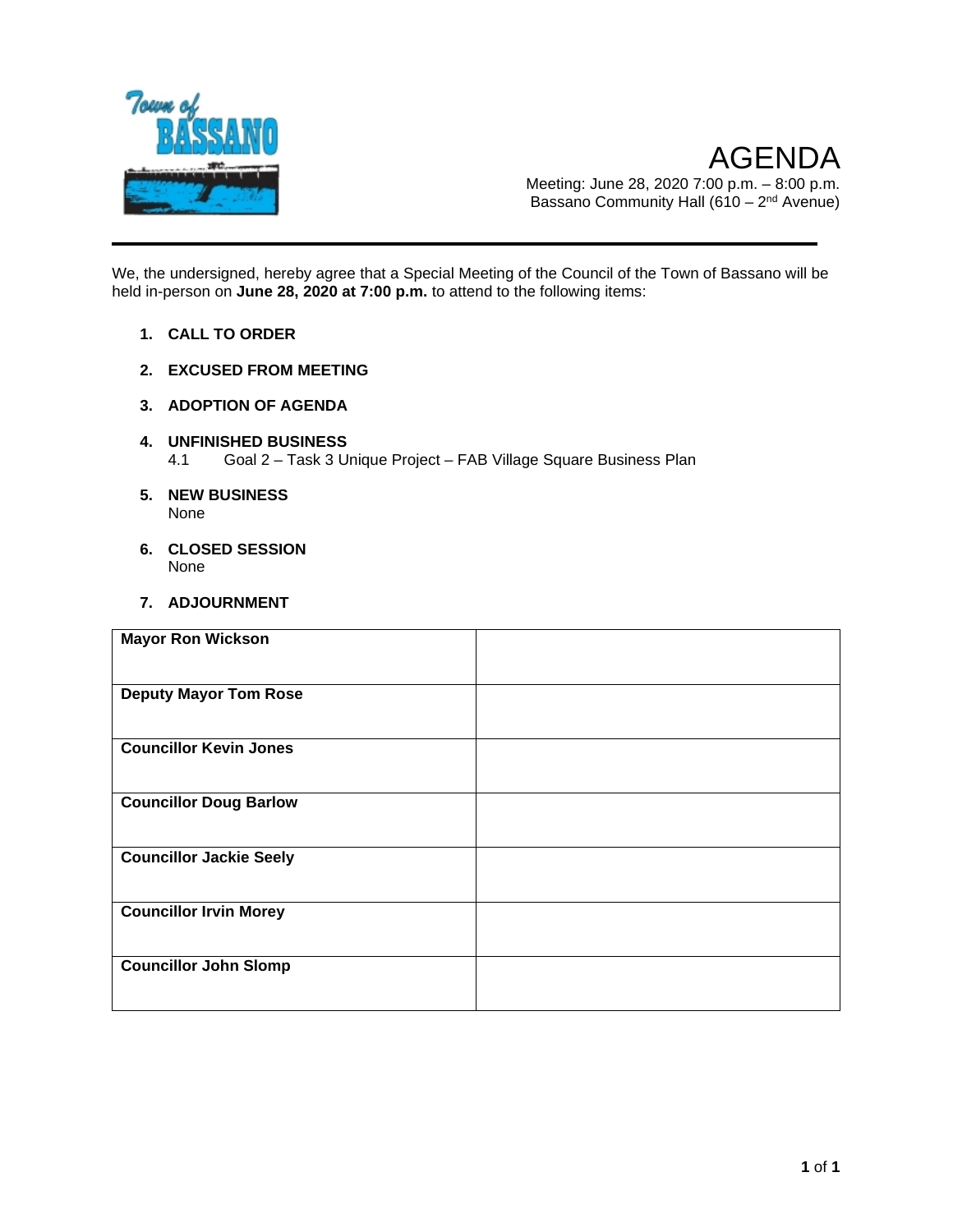

REQUEST FOR DECISION

Meeting: June 28, 2020 Agenda Item: 4.1

# **Strategic Plan – Goal 2 – Task 3 – FAB Village Square Business Plan**

#### **BACKGROUND:**

At the June 2, 2020 Special Meeting, council directed administration to proceed to the implementation phase of the Intergenerational and Multigenerational Tiny Home Pilot Project.

A business plan was prepared for FAB Village Square as attached.

#### **OPTIONS:**

 $\boxtimes$  #1 – That Council approve the FAB Village Square Business Case analysis as presented with the recommendation that the Town form a partnership with the Newell Foundation to deploy the initiative.

 $\Box$  #2 – That Council defers the FAB Village Square Business Case analysis as presented for consideration at the July 13, 2020 meeting.

 $\Box$  #3 – That Council takes rejects the FAB Village Square Business Case analysis and takes no action for implementation thereby cancelling the project.

#### **CAO COMMENTS:**

Time is of the essence for this project. Timelines are very tight to ensure deployment of the units this fall. This is an immense opportunity for Bassano and should be acted upon.

#### **ALIGNMENT WITH STRATEGIC PLAN**

Goal 2 – Task 3 – implementation tactic.

#### **PROPOSED RESOLUTION:**

1. That Council approve the FAB Village Square Business Case analysis as presented with the recommendation that the Town form a partnership with the Newell Foundation to deploy the initiative.

#### **Attachments:**

1. FAB Village Square Business Case Analysis – June 26, 2020

**Prepared by:** Amanda Davis, CAO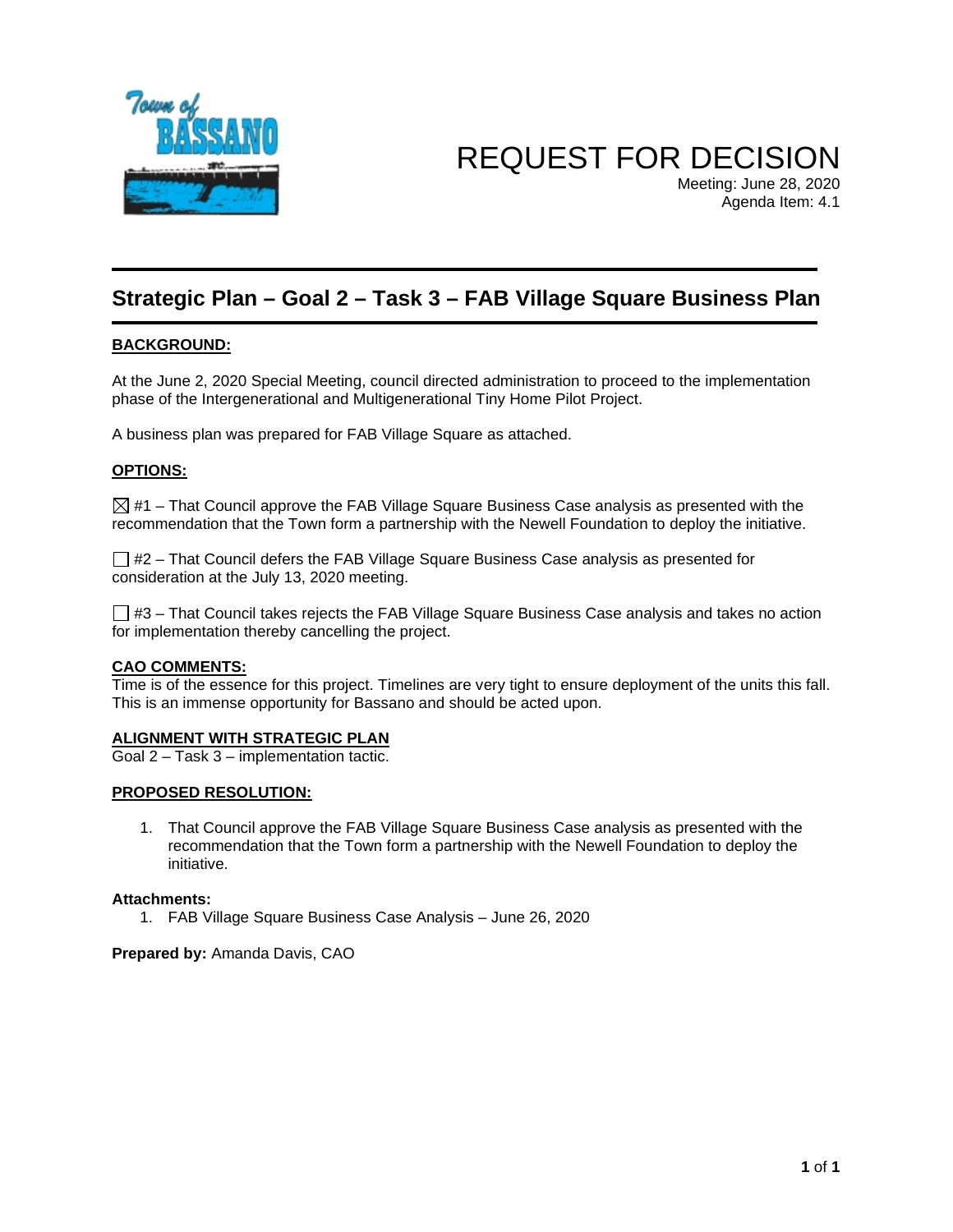# FAB Village Square Business Case Analysis

# <span id="page-2-0"></span>Executive Summary

The Town of Bassano is taking bold steps to achieve its vision to "be the most attractive and affordable urban community under 2,500 in Alberta where industry leaders want to invest, where tourists come for a new experience, and where people choose to live, work and play." Over the past year, a study was completed to determine the economic feasibility of developing an intergenerational and/or multigenerational "tiny home" project in Bassano as per the Town's strategic plan (Goal 2 – Task 3). The report was approved by Town Council in April 2020 and steps were taken to begin its implementation.

The first task was to develop a business plan to "Deploy an Age Friendly Village Pilot Project" known as FAB Village Square. The project consists of seven 580 square foot FAB (Future Adaptive Buildings) homes located on the green space adjacent to the Community Hall. Both the greenspace and the Community Hall are integrated into the project creating a unique community that supports healthy aging and a sense of community belonging for residents.

FAB Village Square is a steppingstone that could support the Town and the Newell Foundation's efforts to build a new multi-use Continuing Care Facility. To realise both projects and achieve the greatest overall value, it was recommended that the Town form an immediate partnership with the Newell Foundation to deploy FAB Village Square with the goal of completing the project in the Fall.

This project is innovative and charts the path to the future for Bassano. It has the potential to connect families, save lives, and bolster local economics. Bassano would be the first community in the world to offer a FAB Village and is thereby able to take advantage of first mover opportunities in new growth markets. FAB Village Square is rich with opportunities for Bassano and is a made in Alberta solution to solve a worldwide crisis creating lasting benefits.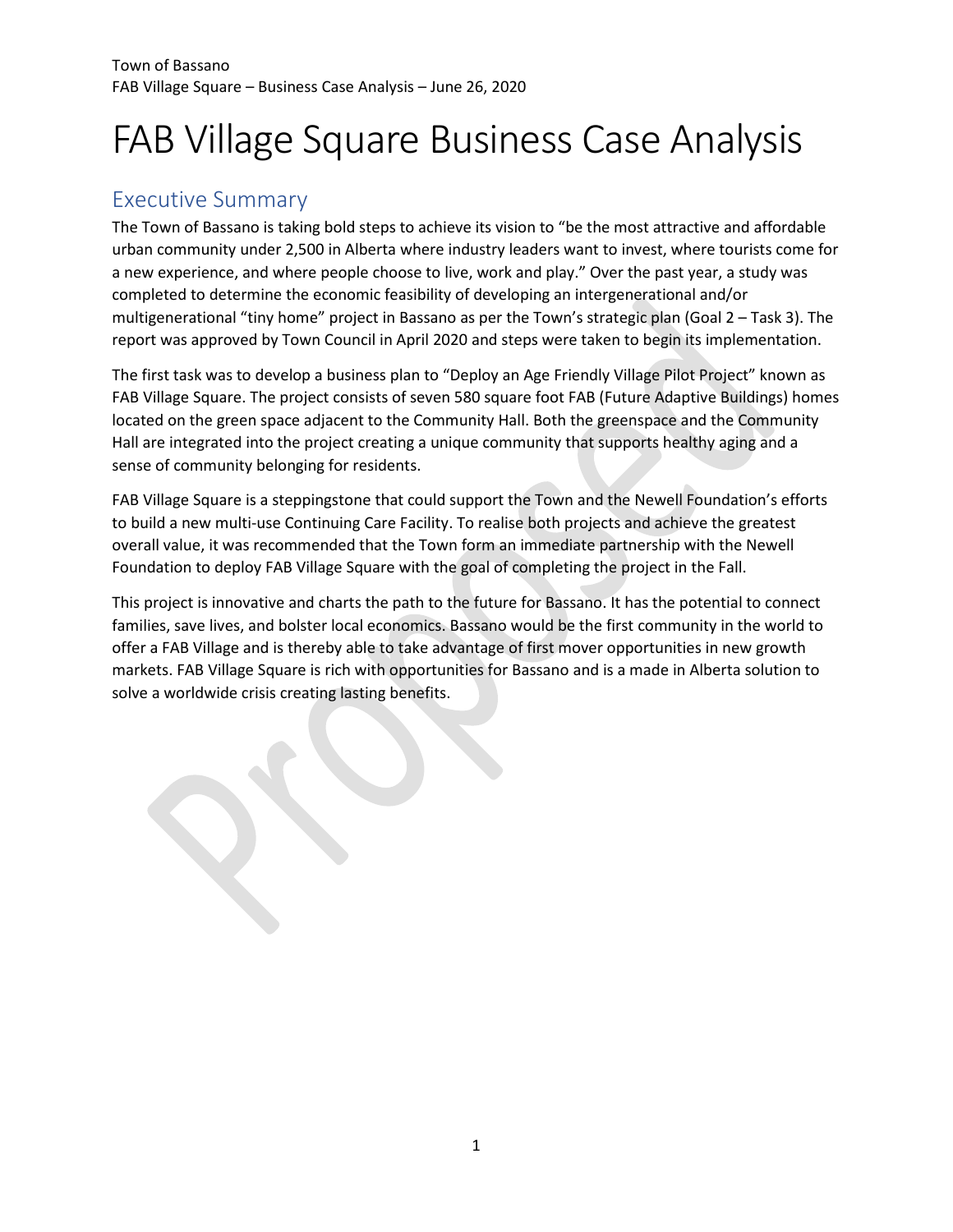# Table of Contents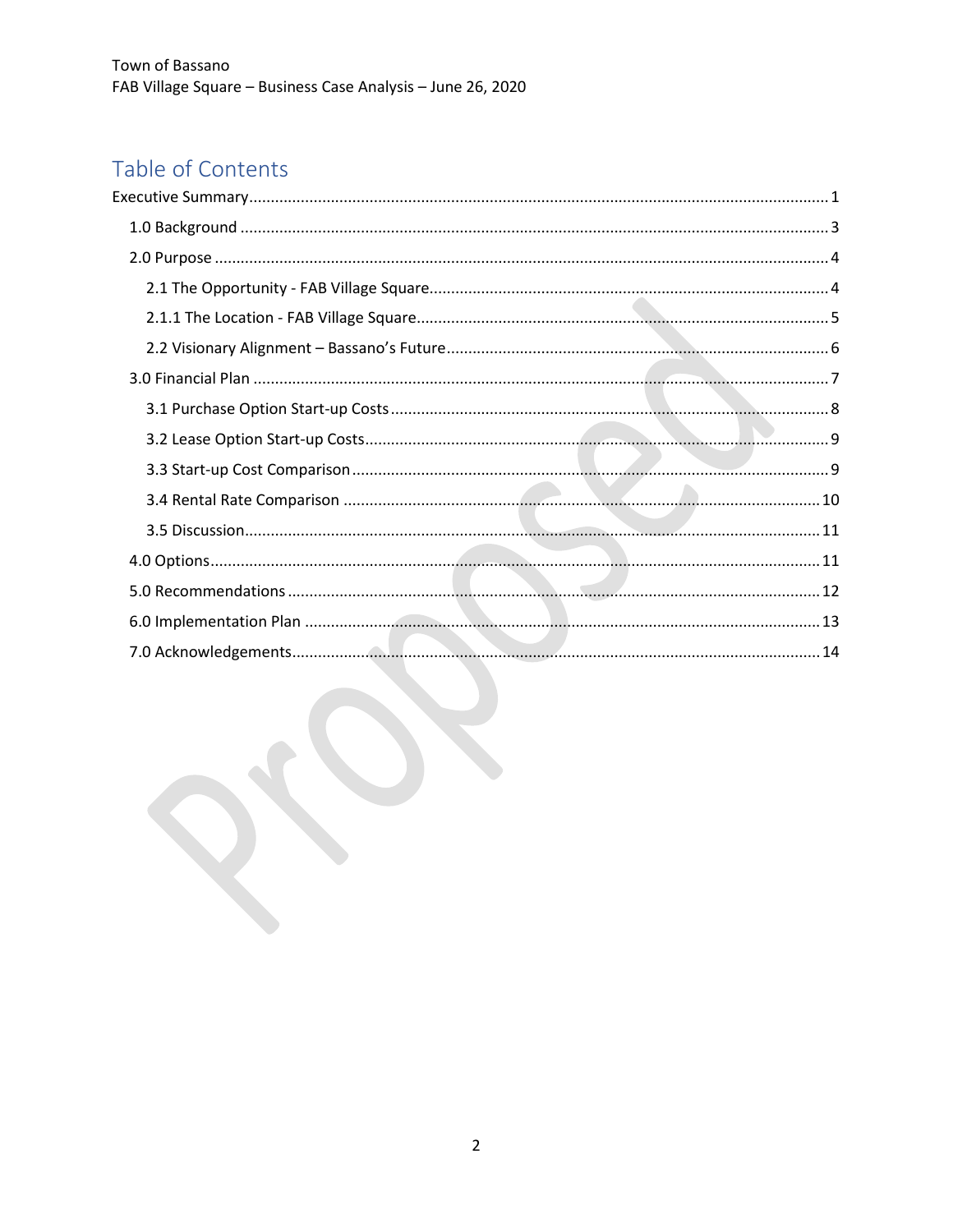# <span id="page-4-0"></span>1.0 Background

The Town of Bassano is taking bold steps to achieve its vision to "be the most attractive and affordable urban community under 2,500 in Alberta where industry leaders want to invest, where tourists come for a new experience, and where people choose to live, work and play." One step in accomplishing this vision is to Deploy an Age-Friendly Pilot Project that aligns with Bassano's strategic framework (see Figure 1).



#### *Figure 1. Bassano's Strategic Framework*

John Brown Architect Ltd. (JBA) was contracted in 2019 to prepare a report to determine the economic feasibility of developing an intergenerational and/or multigenerational "tiny home" housing model for a small urban community in Alberta (per Town of Bassano Strategic Plan, 2019-2025, Goal 2 – Task 3). Bassano was the pilot community for this study. The report consisted of three phases, a feasibility study, a business plan, and an implementation plan.

To assist with this project, Council appointed a local Advisory Committee. The Committee was responsible to review each report phase and make recommendations to Council based on their assessment of the report's viability. The report was approved in April 2020 (motion 100/20), and administration was directed to develop action plans for its implementation.

The report is strategic and will implemented over the next 5 to 10-years with a focus on innovation, community integration, economic development, and local diversification. Action plans will be developed overtime for each task outlined in the report. A focused approach will enable the community to achieve success and see results.

The initial implementation plan outlined three tasks as shown in Figure 2 below.



*Figure 2: Intergenerational and Multigenerational Tiny Home Pilot Project Bassano – Stage 1 Plan*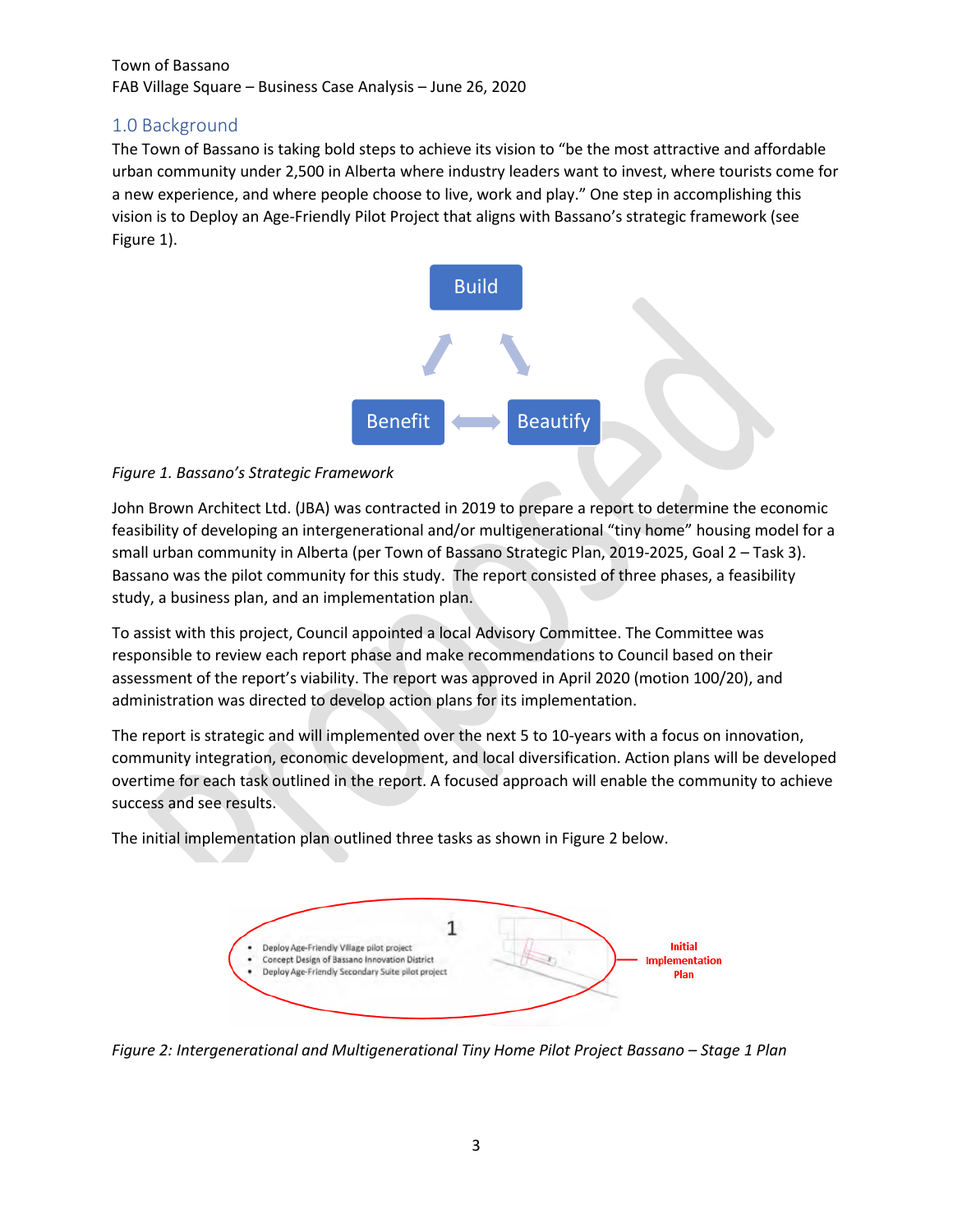Task one, Deploy an Age-Friendly Village pilot project has five steps. Each task is listed independently and integrated into other tasks/actions. In many cases, a task/action is a steppingstone to support a larger project or initiative underway in Bassano. The five steps are:

- 1. Establish the Age-Friendly Village,
- 2. Re-boot the Community Hall,
- 3. Revise municipal policies,
- 4. Implement the Age-Friendly Secondary Suite Pilot Program, and
- 5. Launch a comprehensive communication strategy.

Task one, Establish the Age-Friendly Village is a steppingstone that could support the Town and the Newell Foundation's efforts to build a multi-use Continuing Care Centre (the Bassano Project). The intent of the Bassano Project is to integrate independent living, supportive living, long term care, primary care and acute care into a fully functional design that supports a variety of community amenities. The platform for this project is intended to set the stage for future rural Continuing Care Centre models.

#### <span id="page-5-0"></span>2.0 Purpose

The purpose of this report is to develop a business case to determine how to Deploy an Age-Friendly Pilot Project in Bassano. The pilot project is hereby referred to as "FAB Village Square" and will consist of seven independent self-contained FAB (Future Adaptive Building) homes. The pilot project will be located on the green space adjacent to the Community Hall.

#### <span id="page-5-1"></span>2.1 The Opportunity - FAB Village Square

FAB Village Square is rich with opportunities for Bassano and is a made in Alberta solution that will have lasting benefits and will solve a worldwide crisis.

First, over the past three months, society has seen firsthand the poor level of care received by our aging population throughout the pandemic and it is clear, that something must change. Unbeknownst to us during the previous year of research, the Town would be positioned to deliver on the much-needed change.

Second, the project provides an avenue to take advantage of an underutilized municipal asset, the Community Hall. The Community Hall operates with a deficit of \$40-45,000 annually and is used less than 15 percent of the year (see Figure 3). It is part of the Town's long-term plans to upgrade and program the facility to help recover part of the deficit. A re-boot at the Community Hall requires a programming plan and will occur as one of the next steps to fully implement FAB Village Square.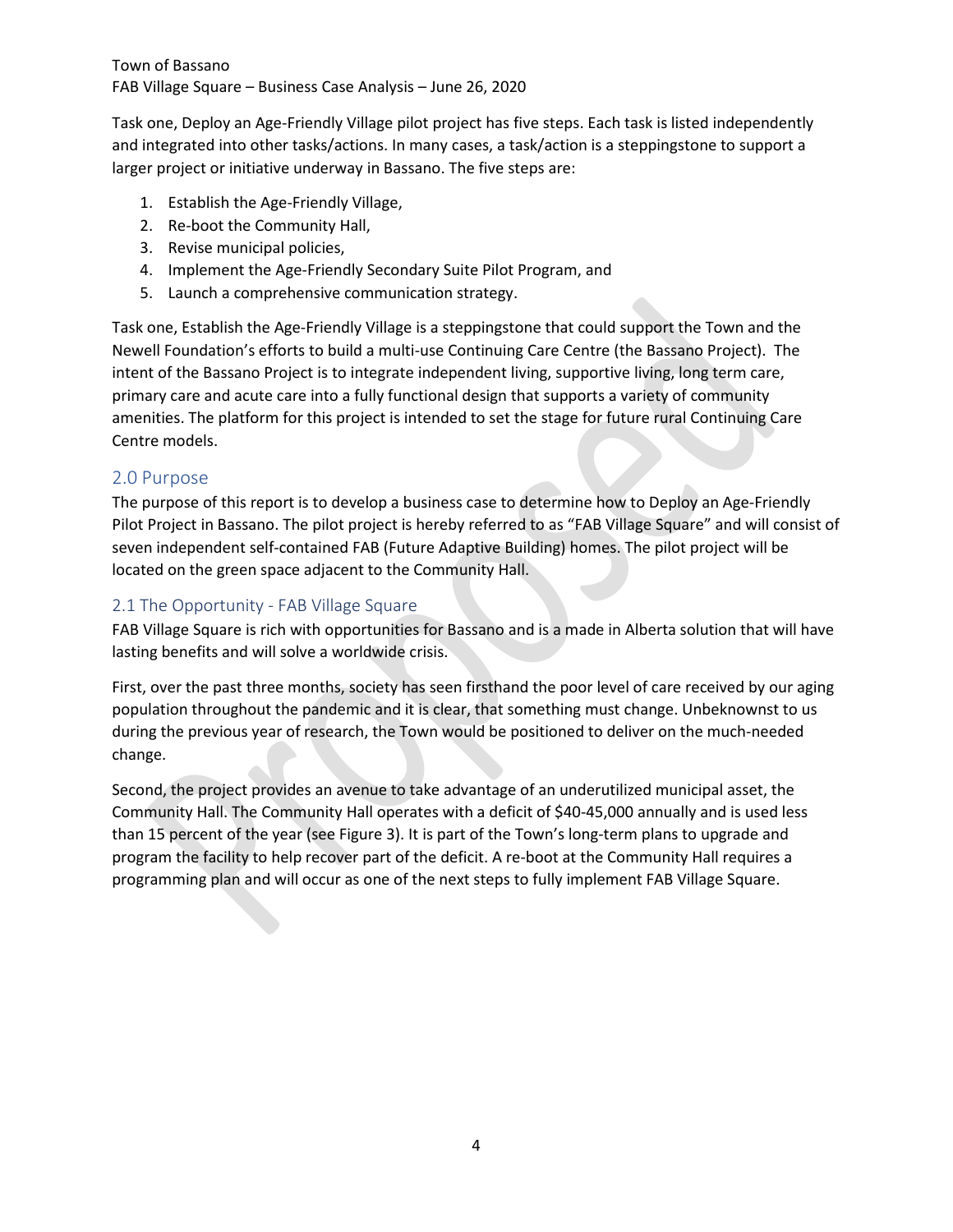

*Figure 3: Town of Bassano Community Hall Usership in 2019*

Third, the project has the potential to generate over \$200,000 per year in gross revenue from rent, utilities, and property taxes on as little as \$500,000 in initial start-up costs. Realizing this revenue potential requires a marketing and sales strategy, which will occur as one of the steps in the implementation plan.

Fourth, the project will stimulate the local economy. It will provide construction jobs for many local contractors and support restaurants and shops. Local stimulus following a downturn helps to stabilize and rebuild local economies.

Most importantly, the FAB Village Square pilot project can be used as the steppingstone to realize the Bassano Project. It offers first mover advantages in new growth markets. An analysis of the FABhome based on a supportive living model will provide the necessary research to verify a new framework for aging in place. Plus, FABhomes provide a real-time solution to address current and future pandemic response needs recognizing that a second wave is expected this fall. The Bassano Project is an essential asset in maintaining the community's long-term viability and its competitive advantage.

### <span id="page-6-0"></span>2.1.1 The Location - FAB Village Square

Location is key as defined in the report. The green space adjacent to the Bassano Community Hall was defined as the most ideal location for FAB Village Square because of the natural landscape, the proximity to the Community Hall, proximity to local amenities, and to parks.

Placing FAB Village Square at this site enhances the location and creates opportunities to engage residents in all community functions and events. Some people may argue that noise is a barrier or that children will have no where to play. It is important to consider the broader environment. Residential properties surround the Community Hall and they integrate into various events, action, and activities as will the new Village residents. The Village concept is about creating a unique community that supports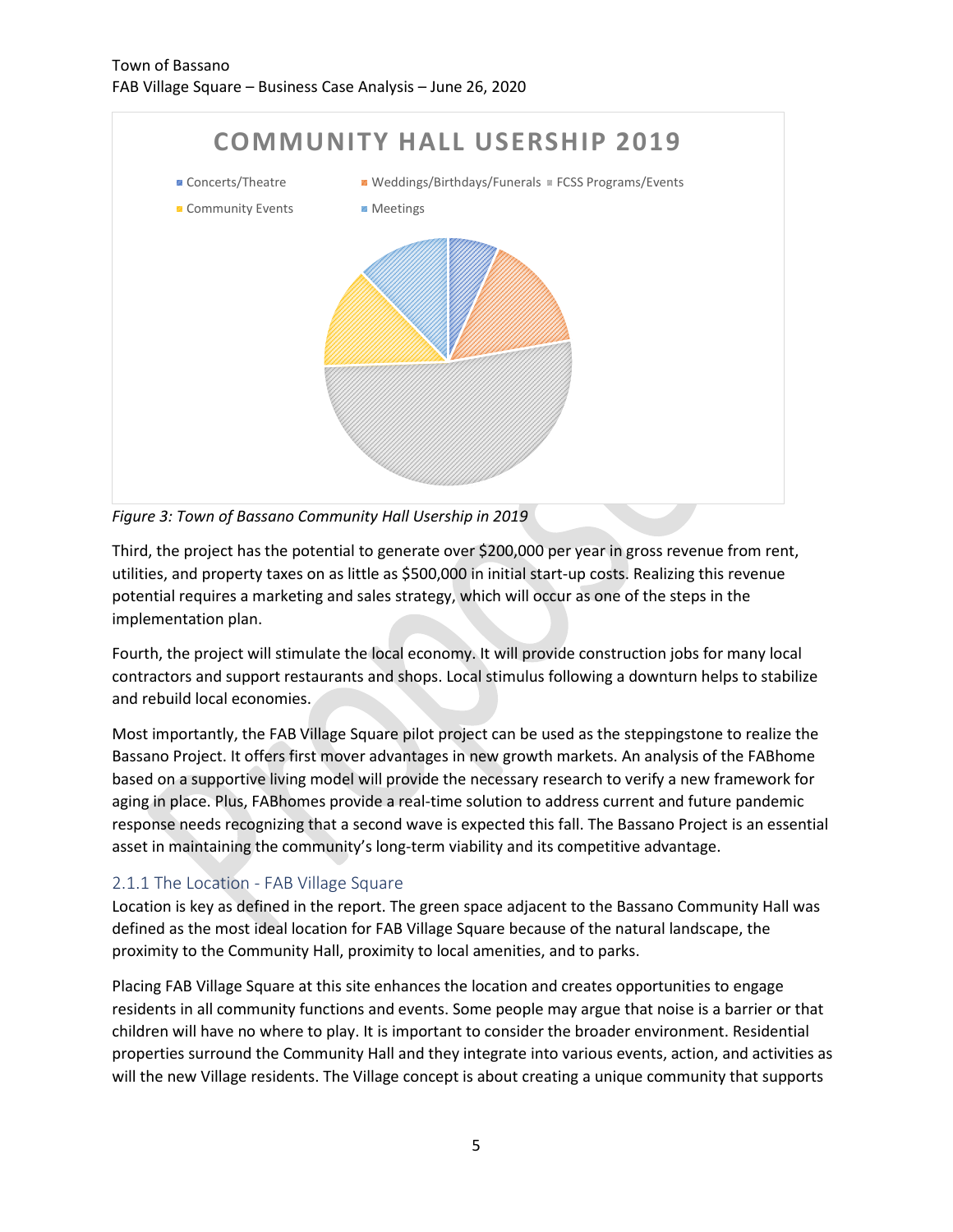healthy aging. Being involved in community activities and seeing children playing at the park contributes to healthy living and a sense of community belonging (see Figure 4).



*Figure 4: FAB Village Square Concept – Engaged Community/Greenspace Utilization* 

FABhome is a modular unit and may be relocated in the future to complement the Bassano Project. It is essential to gather data and analyse the positive health progressions of integrating the Village residents into the broader community.

Finally, FAB Village Square supports sustainable planning practices through infill development. Sustainable practices are prioritized within the Town's planning documents.

### <span id="page-7-0"></span>2.2 Visionary Alignment – Bassano's Future

The Town has been working diligently to be development ready, to showcase its entrepreneurial spirit, to look towards innovation all with the intent of creating a viable community that is sustainable well into the future. Because of its focused approach and active planning practices, the Town can capitalize on the FAB Village Square opportunity. Beyond the development advantages, there are many economic incentives that could follow because families, individuals, and businesses need a safe, stable community to call home, to age in (at all stages), to work, and to build their business. Bassano's assets and locational advantages align with the future needs of the population.

FABhomes were designed to solve a problem that every community around the globe is faced with, how to properly care for an aging population while ensuring people maintain their independence. Both visions are truly aligned, and our steadfast actions to implement FAB Village Square will bring families back together, connect the broader community, and grow the local economics overtime.

Simply put, FAB Village Square and further strategies outlined in the report is the way of the future for Bassano.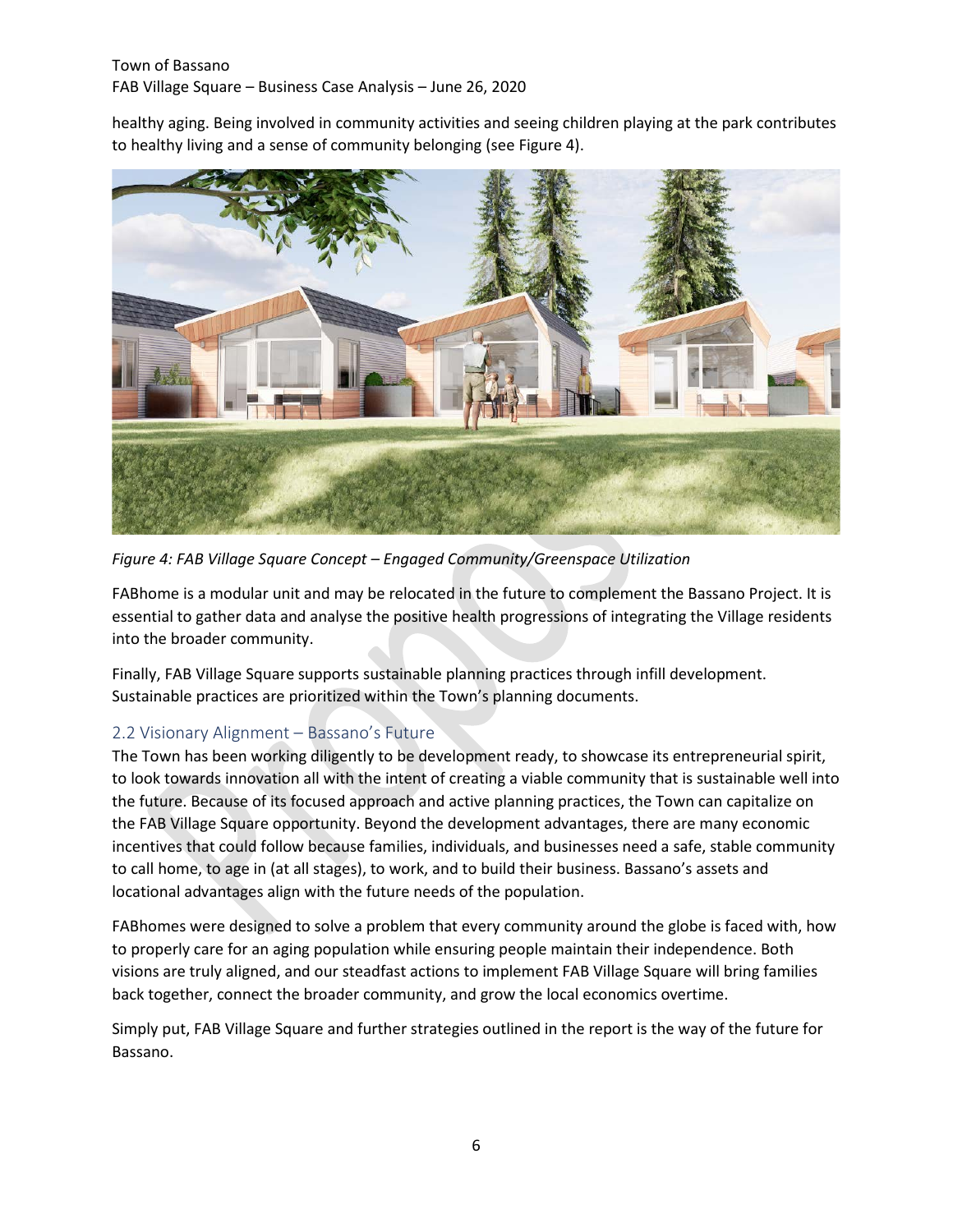## <span id="page-8-0"></span>3.0 Financial Plan

A financial analysis was completed for FAB Village Square to show a comparison between both purchase and lease options. Each comparison factors in site preparation, deployment of units, and a marketing and sales strategy.

Revenue assumptions have been made based on the assumptions shown in Figure 5. The total monthly rental cost per unit is \$2,636. This number is the same for both the purchase and lease options.

| Item                          | <b>Estimated Cost per Month</b> |  |
|-------------------------------|---------------------------------|--|
| <b>FAB House Lease Cost</b>   | \$2,300                         |  |
| Utilities/Internet            | \$110                           |  |
| Groundskeeping / Snow Removal | \$75                            |  |
| Common Room Use Fee           | \$25                            |  |
| <b>SUBTOTAL</b>               | \$2,510                         |  |
| Admin Fee (5%)                | \$126                           |  |
| <b>TOTAL</b>                  | \$2,636                         |  |

*Figure 5: Revenue Assumption Per Unit* 

Annual cash flow assumptions are based on achieving 100% occupancy of six long-term units by Month 8, and 70% occupancy of one short-term unit. Units are expected to be installed by Month 6.

Long-term unit occupancy assumptions are outlined in Figure 6 that indicates two long term units are occupied at installation (Month 6), increasing to 100% occupancy by Month 8 at a rate of \$2,636 per unit.  $\sim$ 

| <b>Time Period</b>        | <b>Available</b><br><b>Units</b> | <b>Occupancy</b> | <b>Occupancy</b><br>Rate | <b>Rental Rate per</b><br>Unit | <b>Monthly Gross</b><br>Revenue |
|---------------------------|----------------------------------|------------------|--------------------------|--------------------------------|---------------------------------|
| Month Six                 | 6                                | 2 Units          | 33%                      | \$2,636                        | \$5,271                         |
| <b>Month Seven</b>        | 6                                | 4 Units          | 67%                      | \$2,636                        | \$10,542                        |
| Month Eight and<br>Beyond | 6                                | 6 Units          | 100%                     | \$2,636                        | \$15,813                        |

*Figure 6: Long-Term Unit Occupancy Assumptions*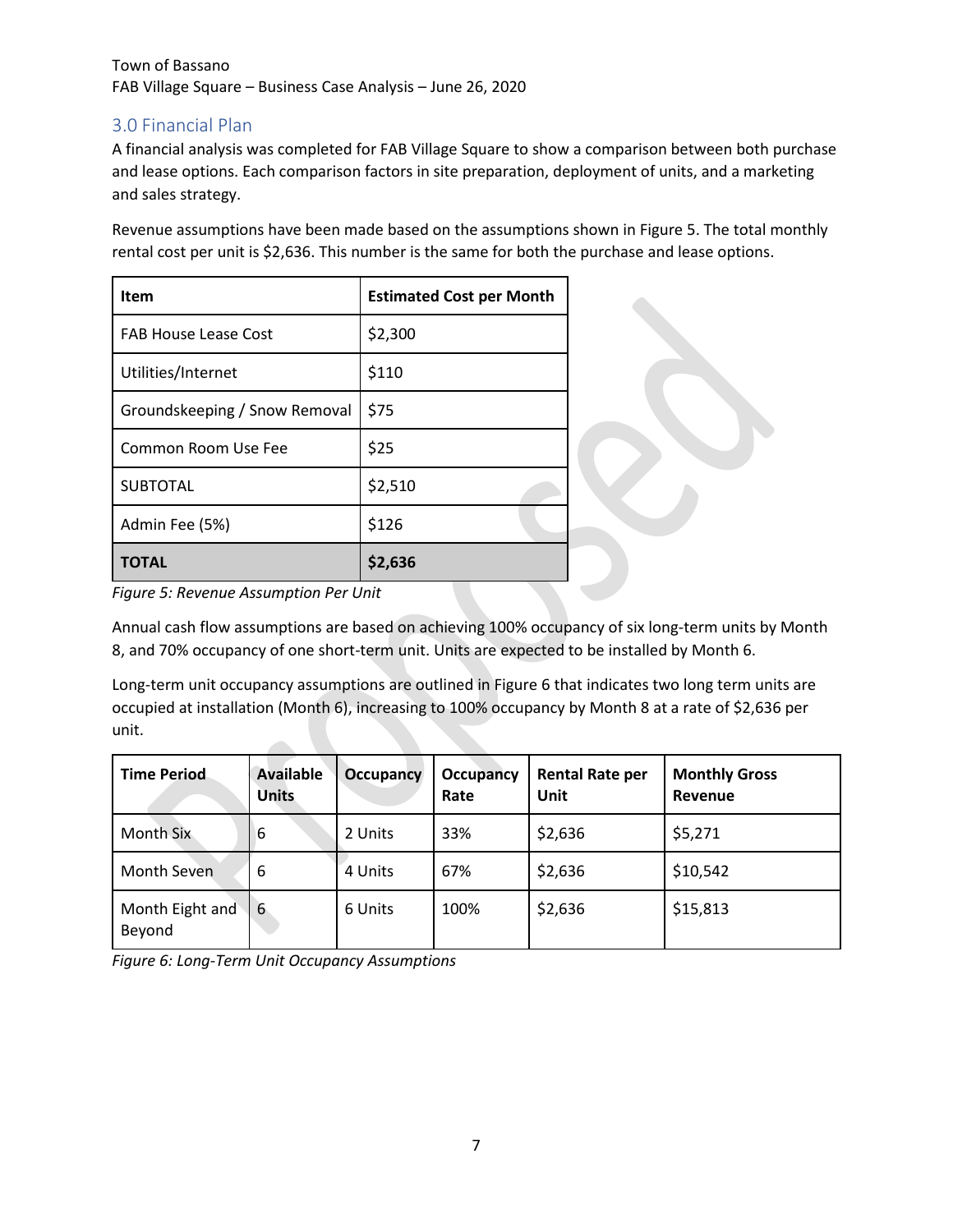Short-term unit occupancy assumptions are outlined in Figure 7 that indicates one short-term unit rented at an average daily rate of \$106 and an estimated occupancy rate of 70%.

| Available Units                 |         |
|---------------------------------|---------|
| <b>Average Daily Rate</b>       | \$106   |
| <b>Average Annual Occupancy</b> | 70%     |
| Monthly Gross Revenue           | \$2,226 |

*Figure 7: Short-Term Unit Occupancy Assumptions*

#### <span id="page-9-0"></span>3.1 Purchase Option Start-up Costs

The option to purchase seven units, carry out required site upgrades, and municipal planning and preparation carries a cost of \$2,189,640 as shown in Figure 8.

| <b>Item</b>                                        | Cost        |  |
|----------------------------------------------------|-------------|--|
| FAB Unit Purchase Price (7 units)                  | \$1,652,000 |  |
| Village Set-Up Costs                               | \$224,640   |  |
| <b>Common Room Renovations</b>                     | \$130,000   |  |
| Reboot Community Hall - Common Room                | \$13,000    |  |
| <b>Revise Municipal Policies</b>                   | \$35,000    |  |
| Unit Shipping Costs                                | \$100,000   |  |
| Marketing and Sales Strategy and<br>Implementation | \$35,000    |  |
| <b>TOTAL</b>                                       | \$2,189,640 |  |

*Figure 8: Purchase Option Analysis*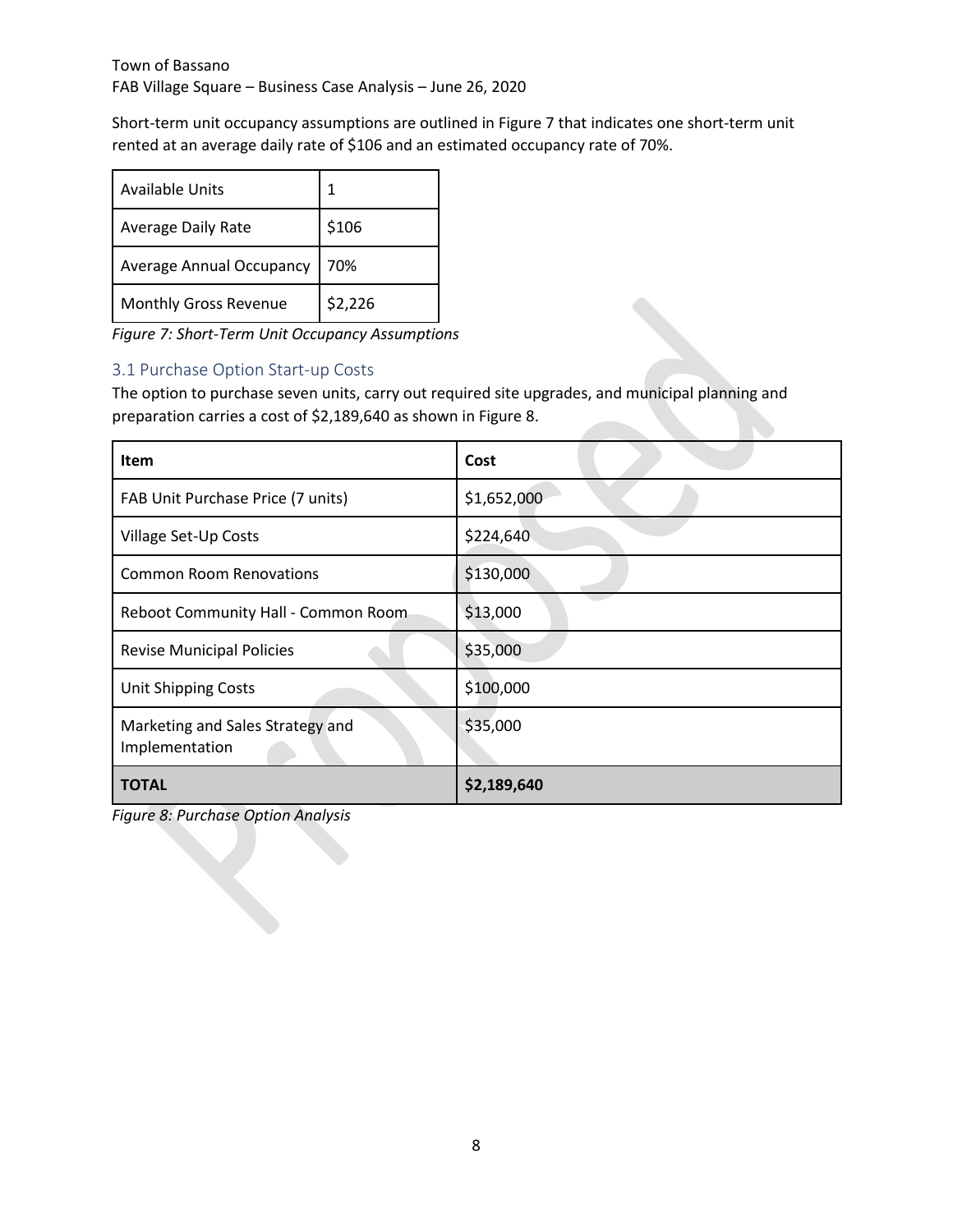#### <span id="page-10-0"></span>3.2 Lease Option Start-up Costs

The option to lease seven units from JBA, carry out required site upgrades, and municipal planning and preparation carries a cost of \$469,840 as shown in Figure 9.

| <b>Item</b>                                        | Cost      |
|----------------------------------------------------|-----------|
| <b>FAB Unit Lease Deposits</b>                     | \$32,200  |
| Village Set-Up Costs                               | \$224,640 |
| <b>Common Room Renovations</b>                     | \$130,000 |
| Reboot Community Hall - Common Room                | \$13,000  |
| <b>Revise Municipal Policies</b>                   | \$35,000  |
| Marketing and Sales Strategy and<br>Implementation | \$35,000  |
| <b>TOTAL</b>                                       | \$469,840 |

*Figure 9. Lease Option Analysis* 

#### <span id="page-10-1"></span>3.3 Start-up Cost Comparison

The cost comparison shows the capital and start-up cost difference between the purchase and lease options. Purchasing the units adds over \$1.65 million to the start-up costs, compared to \$32,200 in lease deposits for the same seven units.



# **Capital and Start-Up Costs**

Capital and Start-Up Costs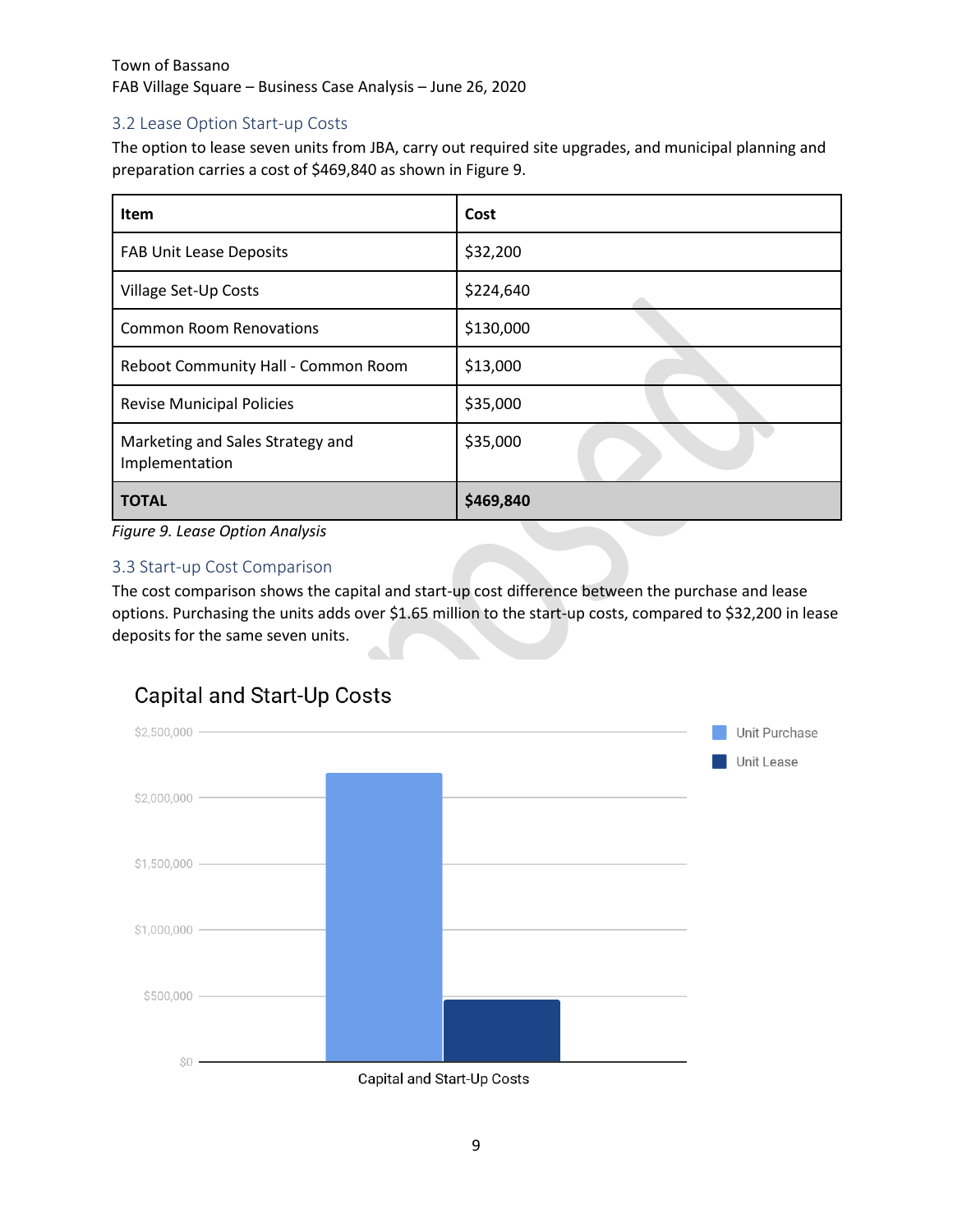#### *Figure 10: Capital and Start-up Cost Comparison*

#### <span id="page-11-0"></span>3.4 Rental Rate Comparison

A rental rate comparison was completed for similar facilities in Bassano, Brooks, and Medicine Hat. Public housing facilities with subsidy supports based on income levels were examined in Bassano (Playfair Lodge) and Brooks (Newbrook Lodge and Orchard Manor), as well as a private housing facility offering similar age-in-place accommodation in Medicine Hat (Chinook Village).

| Property                          | <b>Details</b>                                                                                                                                                                                                                                                                                                                | <b>Price</b>                                                                                                                                                                                                                                                                                          |  |
|-----------------------------------|-------------------------------------------------------------------------------------------------------------------------------------------------------------------------------------------------------------------------------------------------------------------------------------------------------------------------------|-------------------------------------------------------------------------------------------------------------------------------------------------------------------------------------------------------------------------------------------------------------------------------------------------------|--|
| Chinook Village<br>(Medicine Hat) | Independent Living and<br>Supportive Living options<br>1 Bedroom condo<br>No care provided<br>$\qquad \qquad -$<br>Supportive Living: Lunch<br>$\overline{\phantom{a}}$<br>provided<br>Internet, TV, phone,<br>utilities included                                                                                             | Independent Living (LifeLease)<br>$\circ$ \$123,000 + \$380/month<br>maintenance fees and utilities<br>Total purchase price due on<br>$\circ$<br>possession date<br><b>Supportive Living</b><br>\$2,025/month<br>$\circ$                                                                              |  |
| AgeCare Orchard<br>Manor (Brooks) | Independent and<br>$\overline{\phantom{a}}$<br>Supportive Living options<br>1 Bedroom condo<br>$\qquad \qquad \blacksquare$<br>Studio suite<br>$\overline{a}$<br>3 meals per day included<br>$\frac{1}{2}$<br>1BR condo: 550 sq ft<br>$\qquad \qquad -$<br>Studio suite: 367 sq ft<br>$\qquad \qquad -$<br>Utilities included | Studio Suite: \$1,600/month<br>1BR Condo: \$1,750/month (\$2,250 for a<br>couple, 1BR only)                                                                                                                                                                                                           |  |
| Newbrook Lodge<br>(Brooks)        | <b>Supportive Living</b><br>Studio, 1BR, 2BR suites<br>Utilities, parking, cable,<br>laundry included                                                                                                                                                                                                                         | 350 sq ft Studio: \$1,297<br>430 sq ft 1BR: \$1,414<br>450 sq ft 1BR: \$2,113<br>634 sq ft 2BR: \$2,433<br>Plus \$402 Lodging Assistance Program<br>If resident is low income, Alberta pays this<br>fee. Otherwise resident pays this fee.                                                            |  |
| Playfair Lodge<br>(Bassano)       | <b>Supportive Living</b><br>Studio and 1BR suites<br>Utilities, parking, cable,<br>laundry included                                                                                                                                                                                                                           | 200 sq ft Studio: \$1,151<br>$\overline{\phantom{m}}$<br>300 sq ft 1BR: \$1,304<br>400 sq ft 1BR: \$1,414<br>$\blacksquare$<br>400 sq ft 1BR (double occ): \$2,113<br>Plus \$402 Lodging Assistance Program<br>If resident is low income, Alberta pays this<br>fee. Otherwise resident pays this fee. |  |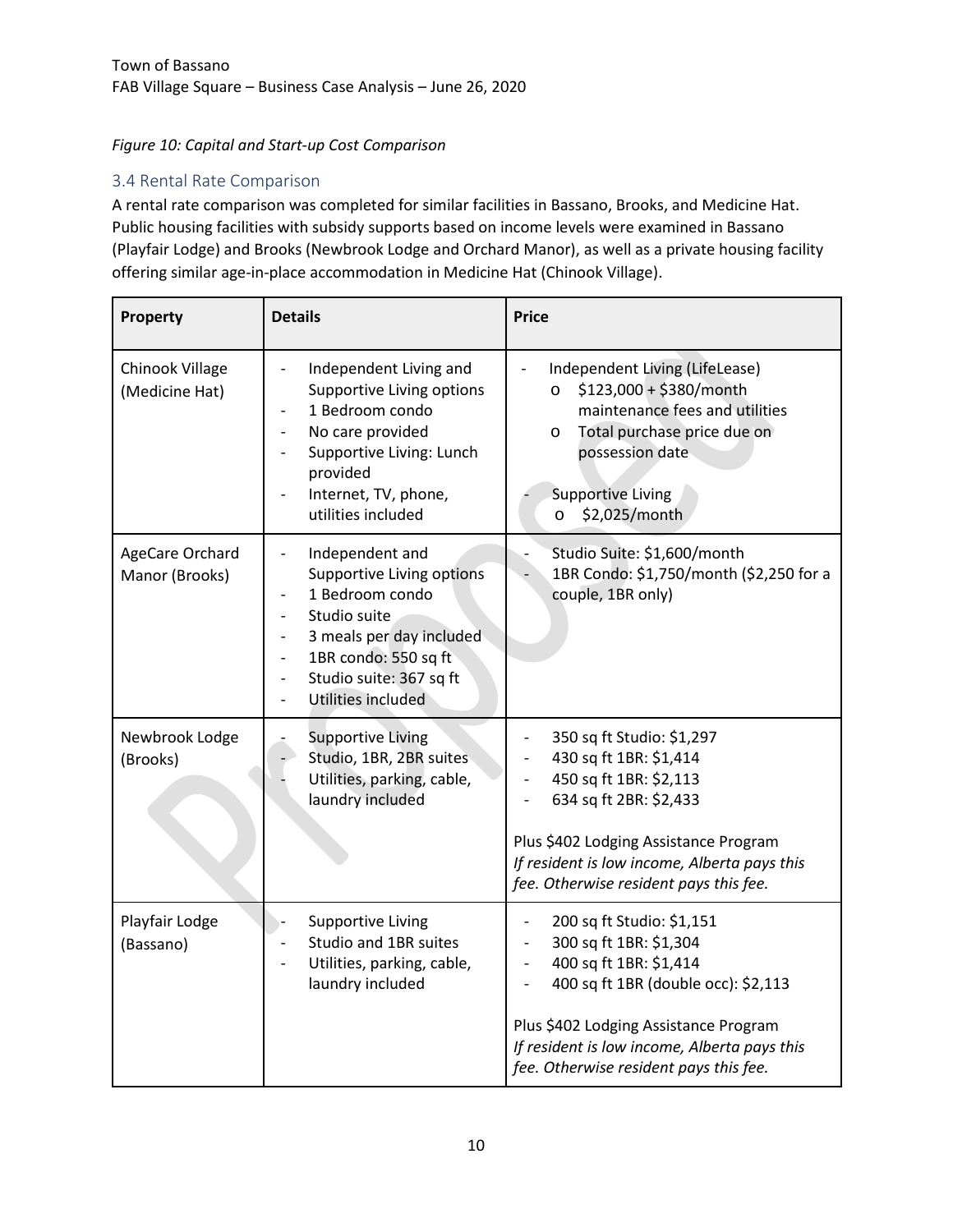Subsides were researched as part of this analysis. Alberta Seniors Benefits provide various accommodation subsidies to low income individuals. The use of subsidies requires further research and may follow the next phase of the analysis to outline how/if subsidies could apply to FAB Village Square.

#### <span id="page-12-0"></span>3.5 Discussion

FAB Village Square achieves cash flow break-even at 100% occupancy in either the purchase or lease option. The rental rates for long-term units are in line with other similar age in place housing options in nearby communities, even without rent subsidization. While the purchase option does not require monthly lease expenses, it does account for straight line depreciation of the \$236,000 per unit price over 10 years. Capital and start-up costs vary depending on which option is chosen, with the lease option requiring significantly less initial capital upfront.

There are potential ways to make the units more accessible to residents be leveraging grants, supports from Foundations or from other philanthropic organizations. Next steps include policy development to outline rental opportunities, entry requirements, and potential subsidy requirements.

FABhomes are adaptive. Each unit comes as a base model and may be upgraded based on the residents' needs. Add-ons will be independent to each unit and may be prescribed by a physician. This would be a cost borne by the resident.

#### <span id="page-12-1"></span>4.0 Options

Various financial models were assessed to determine how best to deploy FAB Village Square that included, a Joint Venture, setting up a Foundation or Charity, setting up a For-Profit Corporation, bootstrapping and more. Keeping with the vision of the project, some financial models were eliminated because they did not align with the project goals (e.g. for-profit corporation). Of the models assessed two aligned.

Option one, incorporate FAB Village Square into the Town's existing municipal structure as a long-term economic development project (see Figure 12).

| <b>Advantages</b>                                                                                                                                                                                                                                                                                                                                                                                                                                                                                                                           | <b>Disadvantages</b>                                                                                                                                                                                                                                                                                                                                                                                                                                                                                                                                                                                                                                     |
|---------------------------------------------------------------------------------------------------------------------------------------------------------------------------------------------------------------------------------------------------------------------------------------------------------------------------------------------------------------------------------------------------------------------------------------------------------------------------------------------------------------------------------------------|----------------------------------------------------------------------------------------------------------------------------------------------------------------------------------------------------------------------------------------------------------------------------------------------------------------------------------------------------------------------------------------------------------------------------------------------------------------------------------------------------------------------------------------------------------------------------------------------------------------------------------------------------------|
| The Town is registered with the Canada<br>Revenue Agency (CRA) and has Donee<br>status. This means it can give charitable<br>receipts for donations.<br>The Town could see donations from<br>Foundations to offset operational costs.<br>The Town has the capacity to offset costs<br>$\overline{\phantom{a}}$<br>through general taxation until the project<br>achieved a breakeven point.<br>The Town would maintain control over<br>$\overline{\phantom{a}}$<br>the project and its operations.<br>Aligns with Town's growth objectives. | The Town must obtain approval from<br>municipal affairs to include the project<br>into the municipal structure.<br>The Town would carry 100 percent of the<br>$\overline{\phantom{a}}$<br>risk.<br>The Town would be required to develop a<br>$\overline{\phantom{a}}$<br>new business model to manage the pilot<br>project long term (e.g. subsidizations,<br>lease/rental contracts, grounds<br>maintenance). Additional staff<br>complement would be required to<br>effectively manage the project.<br>Alternatively, the service could be<br>contracted to an organization that<br>specializes in seniors' housing such as the<br>Newell Foundation. |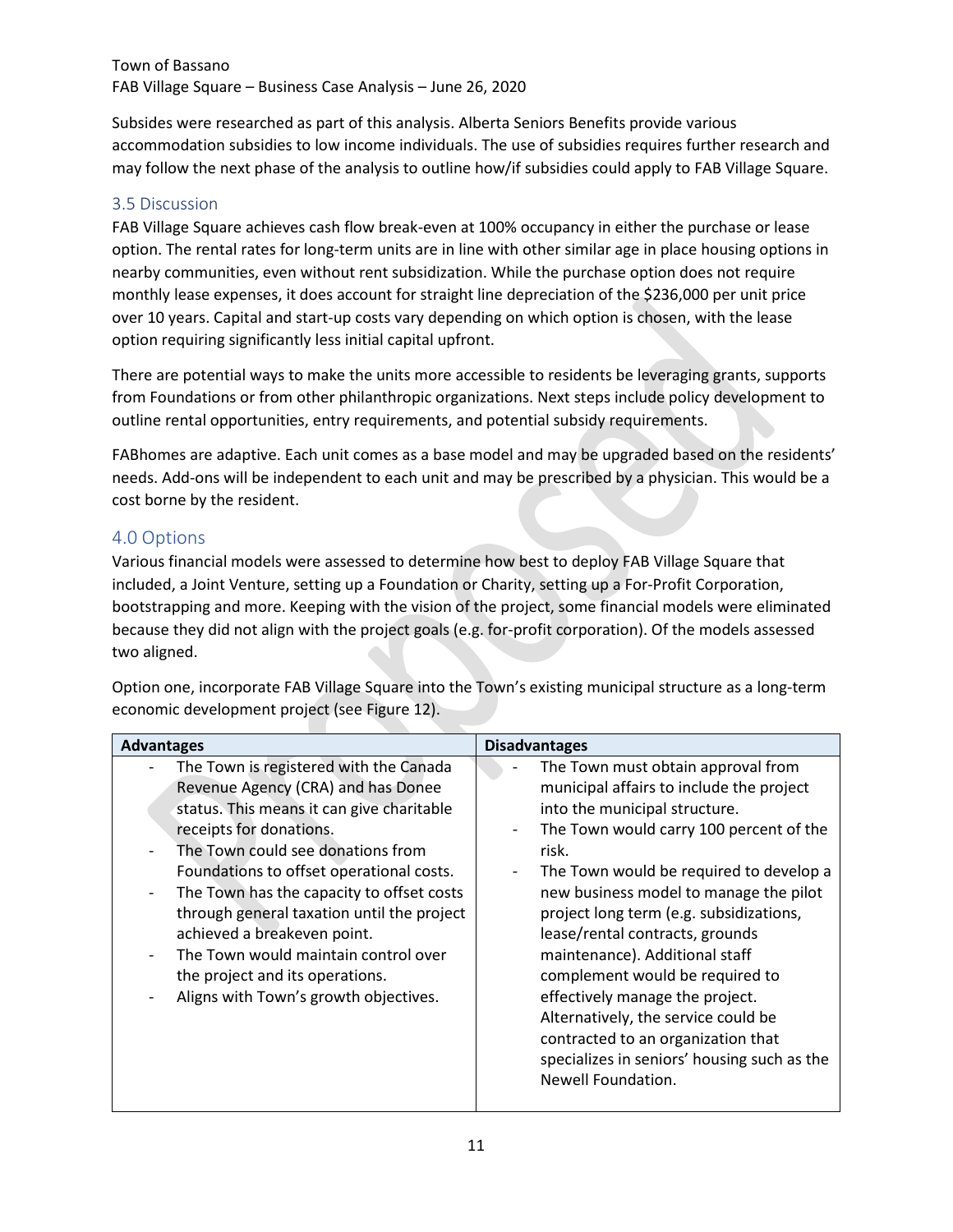*Figure 12: Option 1 – Add to Municipal Operations - Advantages and Disadvantages*

Option two, form a partnership with an existing Foundation that is focused on senior's care and housing such as the Newell Foundation (see Figure 13).

| <b>Advantages</b> |                                          | <b>Disadvantages</b>                   |
|-------------------|------------------------------------------|----------------------------------------|
|                   | Greater buy-in to advance the project    | Timeline required to form partnership. |
|                   | with more partners.                      | Different viewpoints on how to manage  |
|                   | Shared risk.                             | and operate the project.               |
|                   | Better distribution of resources (human  |                                        |
|                   | capital and financial resources).        |                                        |
|                   | Senior's care is the core business model |                                        |
|                   | of the Foundation.                       |                                        |
|                   | Eliminates the duplication of services.  |                                        |
|                   | Shared benefits and successes.           |                                        |
| -                 | Relationship with Alberta Seniors and    |                                        |
|                   | Housing and Alberta Health Services.     |                                        |
|                   | Has greater access to subsidies.         |                                        |
|                   | Aligns with the Bassano Project.         |                                        |

*Figure 13: Option 2 – Form Partnership with a Foundation - Advantages and Disadvantages*

# <span id="page-13-0"></span>5.0 Recommendations

Each option outlined in Sections 3 and 4 is viable. To gain the greatest overall value, it is recommended that the Town form a partnership with the Newell Foundation to deploy FAB Village Square based on the lease option. This partnership is beneficial because each party contributes based on their core competencies and can leverage a broader network of stakeholders to ensure a successful project (see Figure 14). The terms and financial obligations of the project would be negotiated when forming the partnership.

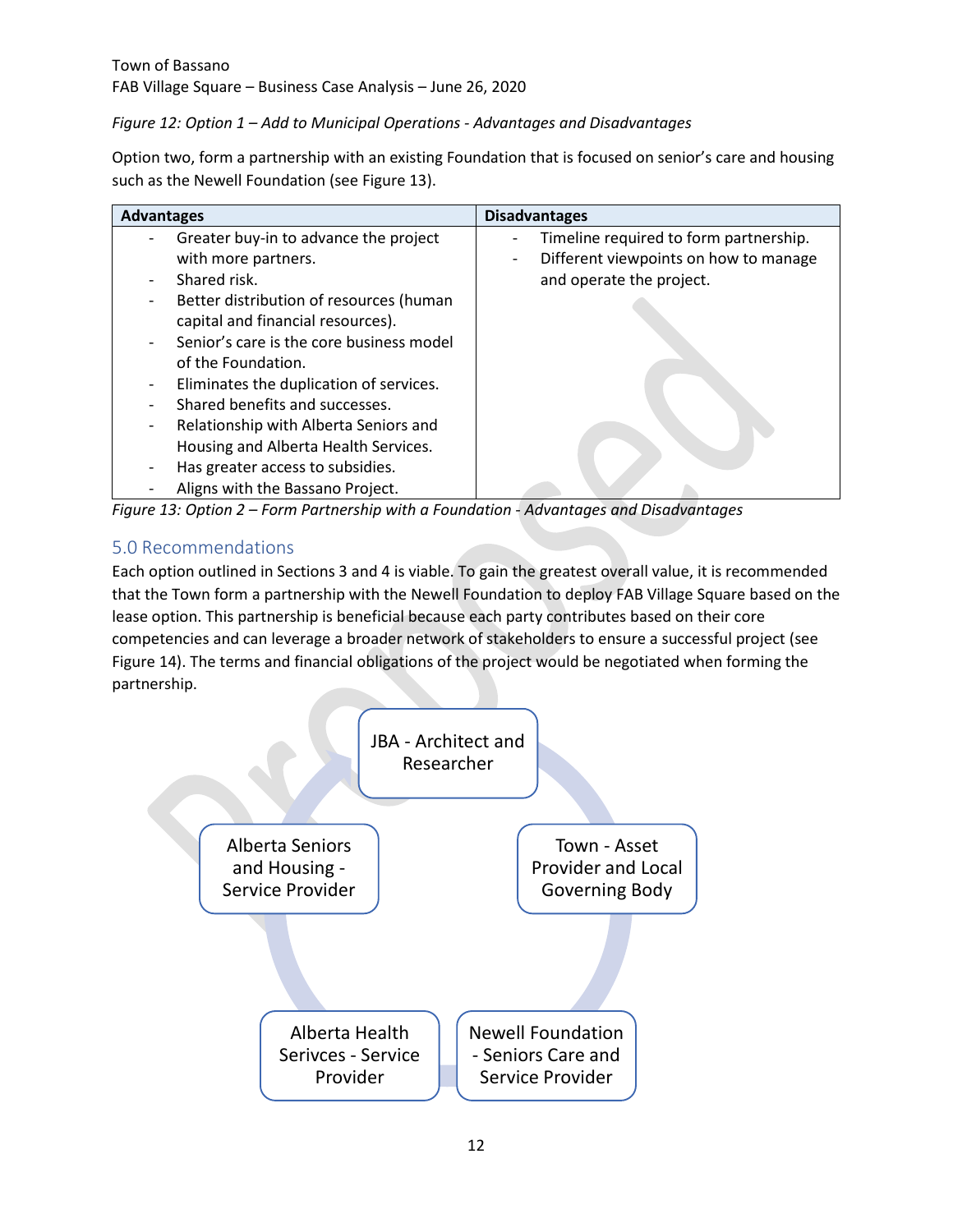*Figure 14: FAB Village Square Partners*

# <span id="page-14-0"></span>6.0 Implementation Plan

Time is of the essence. Swift action must be taken to capitalize on the current opportunity to provide a made in Alberta solution to solve a worldwide crisis that has lasting benefits. The stakeholders outlined in Figure 14 are at the forefront of innovation. Collectively, the stakeholders could contribute to restructuring government policy to improve the quality of life and care for people as they age.

- **Task 1** Present the business plan and recommendations to Town Council by July 1, 2020.
- Task 2 Present partnership opportunity to Newell Foundation. Arrange an in-person tour of the FABhome prototype in Calgary for Town Council and the Newell Foundation by July 1, 2020.
- Task 3 Confirm a partnership with the Newell Foundation and negotiate terms of the partnership by July 15, 2020.
- Task 4 Facilitate a Town Hall meeting/public hearing to rezone municipal lands to support the project. Prepare a community overview of the project to inform residents of the partnership and vision for the project.
	- o Public hearing is scheduled for July 13, 2020 at 6:00 p.m. at the Bassano Community Hall. This report serves as the community overview and can be supplemented with other visuals.
- Task 5 Upon agreement (task 2/3), place a purchase order for the FABhomes by July 15, 2020.
- Task 6 Develop construction plan by August 1, 2020.
- Task 7 Confirm citing by August 1, 2020 and begin site prep, planning, and earth work (completion by September 30, 2020).
- **Task 8 Develop a marketing and communications plan for FAB Village Square by August 10,** 2020.
- **Task 9 Develop joint policies to operate FAB Village Square by August 10, 2020.**
- **Task 10 Deliver FABhomes by October 20, 2020.**
- Task 11 Be move in ready by November 1, 2020.
- Task 12 Prepare Re-boot Plan for the Community Hall by March 31, 2021.
- Ongoing Community consultation and engagement.
- Ongoing Collect data and submit updates to Alberta Health Services regarding the status of the project.